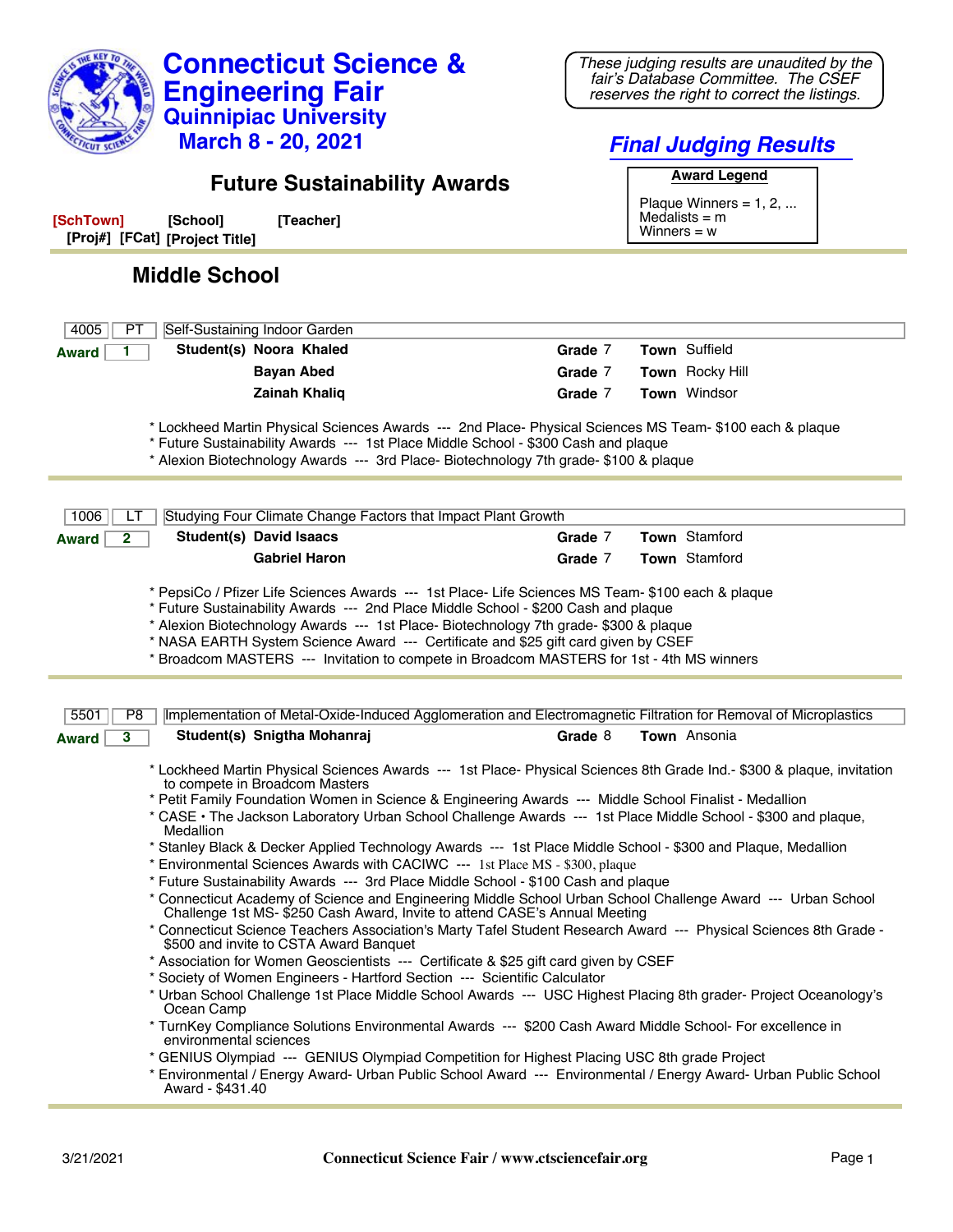| <b>Connecticut Science &amp;</b>                                                                                                                                                                                                                                                                                                                                                                                                                                                                                                                                                                                                                                                                                                                                                                                                                                                                                                                                                                                | These judging results are unaudited by the<br>fair's Database Committee. The CSEF |  |
|-----------------------------------------------------------------------------------------------------------------------------------------------------------------------------------------------------------------------------------------------------------------------------------------------------------------------------------------------------------------------------------------------------------------------------------------------------------------------------------------------------------------------------------------------------------------------------------------------------------------------------------------------------------------------------------------------------------------------------------------------------------------------------------------------------------------------------------------------------------------------------------------------------------------------------------------------------------------------------------------------------------------|-----------------------------------------------------------------------------------|--|
| <b>Engineering Fair</b>                                                                                                                                                                                                                                                                                                                                                                                                                                                                                                                                                                                                                                                                                                                                                                                                                                                                                                                                                                                         | reserves the right to correct the listings.                                       |  |
| <b>Quinnipiac University</b>                                                                                                                                                                                                                                                                                                                                                                                                                                                                                                                                                                                                                                                                                                                                                                                                                                                                                                                                                                                    |                                                                                   |  |
| <b>March 8 - 20, 2021</b>                                                                                                                                                                                                                                                                                                                                                                                                                                                                                                                                                                                                                                                                                                                                                                                                                                                                                                                                                                                       | <b>Final Judging Results</b>                                                      |  |
| <b>Future Sustainability Awards</b>                                                                                                                                                                                                                                                                                                                                                                                                                                                                                                                                                                                                                                                                                                                                                                                                                                                                                                                                                                             | <b>Award Legend</b>                                                               |  |
|                                                                                                                                                                                                                                                                                                                                                                                                                                                                                                                                                                                                                                                                                                                                                                                                                                                                                                                                                                                                                 | Plaque Winners = $1, 2, $                                                         |  |
| [Teacher]<br>[SchTown]<br>[School]<br>[Proj#] [FCat] [Project Title]                                                                                                                                                                                                                                                                                                                                                                                                                                                                                                                                                                                                                                                                                                                                                                                                                                                                                                                                            | Medalists $=$ m<br>Winners = $w$                                                  |  |
| 2004                                                                                                                                                                                                                                                                                                                                                                                                                                                                                                                                                                                                                                                                                                                                                                                                                                                                                                                                                                                                            |                                                                                   |  |
| How efficient is aquaponics compared to traditional soil-based farming?<br><b>Student(s) Sarah Martin</b>                                                                                                                                                                                                                                                                                                                                                                                                                                                                                                                                                                                                                                                                                                                                                                                                                                                                                                       | Town Bozrah<br>Grade 7                                                            |  |
| m<br><b>Award</b>                                                                                                                                                                                                                                                                                                                                                                                                                                                                                                                                                                                                                                                                                                                                                                                                                                                                                                                                                                                               |                                                                                   |  |
| * Petit Family Foundation Women in Science & Engineering Awards --- 2nd Place- Middle School- \$200 / plaque<br>* Future Sustainability Awards --- Middle School Finalist - Medallion<br>* Alexion Biotechnology Awards --- Finalist - Biotechnology 7h grade - CSF Medallion<br>* American Meteorological Society --- Certificate & \$25 gift card given by CSEF<br>* U.S. Agency for International Development (USAID) --- Certificate and \$25 gift card given by CSEF<br>* National Center for Inquiry Learning --- Danielle & Maggie Award for Imagination - MS \$100                                                                                                                                                                                                                                                                                                                                                                                                                                      |                                                                                   |  |
| <b>Electrical Testing Board For Energy Consumption</b><br>5007<br>P7                                                                                                                                                                                                                                                                                                                                                                                                                                                                                                                                                                                                                                                                                                                                                                                                                                                                                                                                            |                                                                                   |  |
| Student(s) Andrew Pagnotta<br><b>Award</b><br>m                                                                                                                                                                                                                                                                                                                                                                                                                                                                                                                                                                                                                                                                                                                                                                                                                                                                                                                                                                 | Town Bozrah<br>Grade 7                                                            |  |
| * Alternative/Renewable Energy Awards --- 3rd Place Middle School - \$100 Cash and plaque<br>* Future Sustainability Awards --- Middle School Finalist - Medallion<br>* Collins Aerospace Engineering Awards --- Finalist - Engineering Middle School - CSF Medallion<br>* U.S. Air Force --- Certificate & \$25 gift card from CSEF<br>* CT Architecture Foundation - The William M. Mack, AIA Award --- \$250 Gift Certificate to Barnes and Noble from the<br>Connecticut Architecture Foundation, William M. Mack, AIA Award.<br>* MIT Club of Hartford K-12 Initiative<br>C/O Leon Kaatz; 111 Oak Street; Hartford, CT 06106 --- For excellence in science & technology of energy related<br>research, middle school, \$100 cash award<br>* Susan Lessoff Award for Excellence In Chemistry --- Susan Lessoff Excellence In Chemstry Award -\$100 Cash and<br>Plaque- Middle School<br>* Frank J. Link Family Award for Energy Related Research --- Frank J. Link Award for Energy Related Research - \$50 |                                                                                   |  |
|                                                                                                                                                                                                                                                                                                                                                                                                                                                                                                                                                                                                                                                                                                                                                                                                                                                                                                                                                                                                                 |                                                                                   |  |
| 5004<br>Purifying Water with Activated Charcoal<br>P7                                                                                                                                                                                                                                                                                                                                                                                                                                                                                                                                                                                                                                                                                                                                                                                                                                                                                                                                                           |                                                                                   |  |
| Student(s) Adeline Gibowicz<br>Award<br>m                                                                                                                                                                                                                                                                                                                                                                                                                                                                                                                                                                                                                                                                                                                                                                                                                                                                                                                                                                       | Grade 7<br>Town Danbury                                                           |  |
| * Future Sustainability Awards --- Middle School Finalist - Medallion                                                                                                                                                                                                                                                                                                                                                                                                                                                                                                                                                                                                                                                                                                                                                                                                                                                                                                                                           |                                                                                   |  |
| 4002<br>The Benefits of Debris Deflectors on Preventing Debris Buildup in Culverts<br>PТ                                                                                                                                                                                                                                                                                                                                                                                                                                                                                                                                                                                                                                                                                                                                                                                                                                                                                                                        |                                                                                   |  |
| <b>Student(s) David Thomas</b><br><b>Award</b><br>m                                                                                                                                                                                                                                                                                                                                                                                                                                                                                                                                                                                                                                                                                                                                                                                                                                                                                                                                                             | Town Danbury<br>Grade 8                                                           |  |
| Cody Zhu                                                                                                                                                                                                                                                                                                                                                                                                                                                                                                                                                                                                                                                                                                                                                                                                                                                                                                                                                                                                        | Town Danbury<br>Grade 8                                                           |  |
| * Lockheed Martin Physical Sciences Awards --- Finalist - Physical Sciences Jr Team - CSF Medallion<br>* Environmental Sciences Awards with CACIWC --- MS Finalist - CSF Medallion<br>* Future Sustainability Awards --- Middle School Finalist - Medallion<br>* Collins Aerospace Engineering Awards --- 2nd Place- Engineering MS- \$200 & plaque<br>* Lemelson Early Inventor Award --- Certificate & \$100 cash award from Lemelson Foundation                                                                                                                                                                                                                                                                                                                                                                                                                                                                                                                                                              |                                                                                   |  |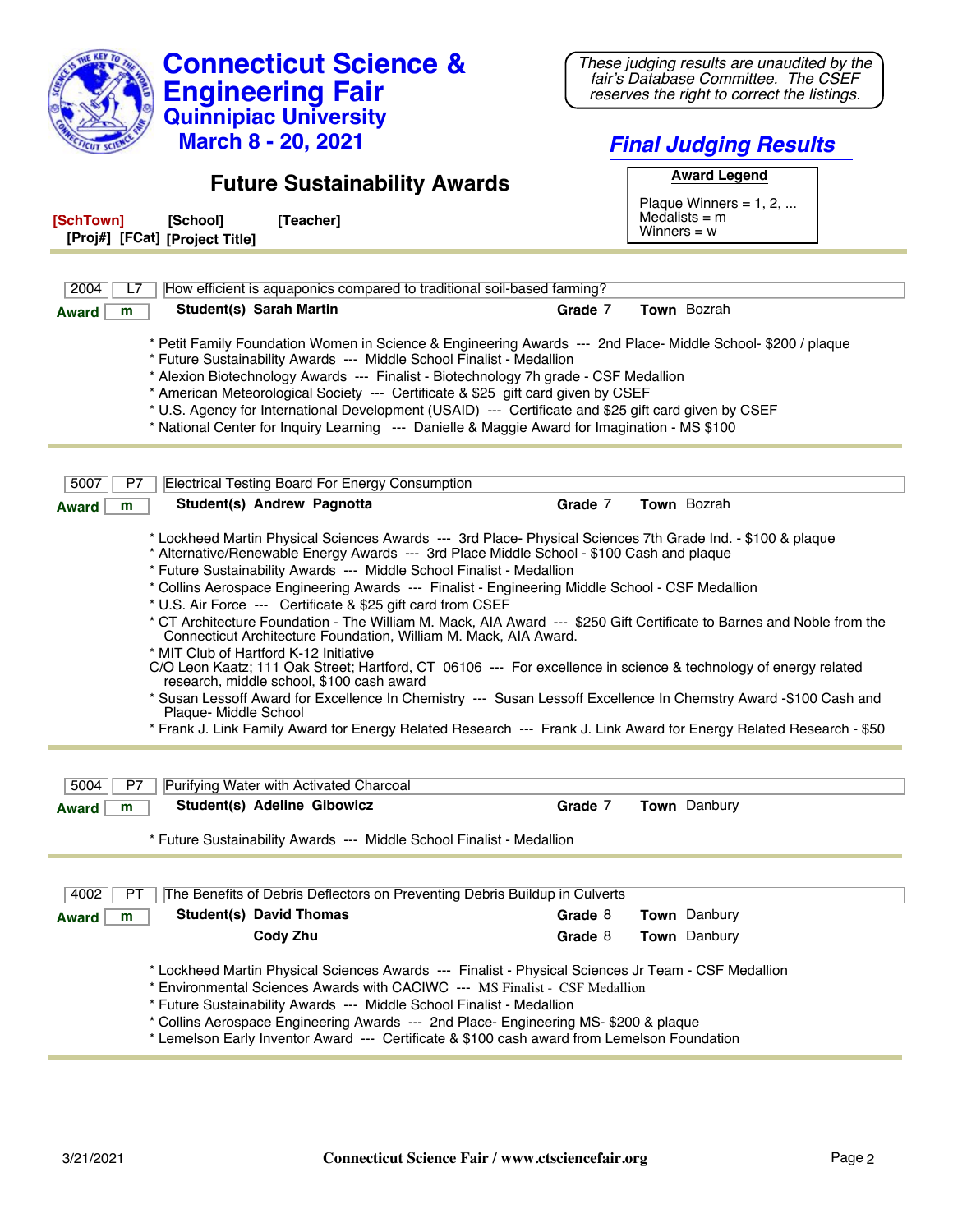| <b>Connecticut Science &amp;</b><br><b>Engineering Fair</b>                                                                                                                                                                                                                                                                                                                                                                                                                                                                                                                                     | These judging results are unaudited by the<br>fair's Database Committee. The CSEF<br>reserves the right to correct the listings. |  |
|-------------------------------------------------------------------------------------------------------------------------------------------------------------------------------------------------------------------------------------------------------------------------------------------------------------------------------------------------------------------------------------------------------------------------------------------------------------------------------------------------------------------------------------------------------------------------------------------------|----------------------------------------------------------------------------------------------------------------------------------|--|
| <b>Quinnipiac University</b>                                                                                                                                                                                                                                                                                                                                                                                                                                                                                                                                                                    |                                                                                                                                  |  |
| <b>March 8 - 20, 2021</b>                                                                                                                                                                                                                                                                                                                                                                                                                                                                                                                                                                       | <b>Final Judging Results</b>                                                                                                     |  |
| <b>Future Sustainability Awards</b>                                                                                                                                                                                                                                                                                                                                                                                                                                                                                                                                                             | <b>Award Legend</b><br>Plaque Winners = $1, 2, $<br>Medalists $=$ m                                                              |  |
| [Teacher]<br>[SchTown]<br>[School]<br>[Proj#] [FCat] [Project Title]                                                                                                                                                                                                                                                                                                                                                                                                                                                                                                                            | Winners $= w$                                                                                                                    |  |
|                                                                                                                                                                                                                                                                                                                                                                                                                                                                                                                                                                                                 |                                                                                                                                  |  |
| 4001<br>The Filtration of Soot and Carbon Molecules From Smoke<br>PТ                                                                                                                                                                                                                                                                                                                                                                                                                                                                                                                            |                                                                                                                                  |  |
| <b>Student(s) Lainey Czerwiec</b><br>m<br><b>Award</b>                                                                                                                                                                                                                                                                                                                                                                                                                                                                                                                                          | Grade 7<br>Town Feeding Hills                                                                                                    |  |
| <b>Bridget Kelly</b>                                                                                                                                                                                                                                                                                                                                                                                                                                                                                                                                                                            | Grade 7<br><b>Town</b> Enfield                                                                                                   |  |
| * Lockheed Martin Physical Sciences Awards --- Finalist - Physical Sciences Jr Team - CSF Medallion<br>* Future Sustainability Awards --- Middle School Finalist - Medallion                                                                                                                                                                                                                                                                                                                                                                                                                    |                                                                                                                                  |  |
| Toilet Power: Capturing Wasted Energy From Home Fixtures<br>4003<br>PТ                                                                                                                                                                                                                                                                                                                                                                                                                                                                                                                          |                                                                                                                                  |  |
| <b>Student(s) Lincoln Marshaus</b><br><b>Award</b><br>m                                                                                                                                                                                                                                                                                                                                                                                                                                                                                                                                         | Town Suffield<br>Grade 8                                                                                                         |  |
| <b>Chloe Walker</b>                                                                                                                                                                                                                                                                                                                                                                                                                                                                                                                                                                             | <b>Town</b> Somers<br>Grade 8                                                                                                    |  |
| <b>Francesca Lamattina</b>                                                                                                                                                                                                                                                                                                                                                                                                                                                                                                                                                                      | Town Somers<br>Grade 8                                                                                                           |  |
| * Lockheed Martin Physical Sciences Awards --- 1st Place- Physical Sciences MS Team- \$100 each & plaque<br>* Stanley Black & Decker Applied Technology Awards --- 2nd Place Middle School - \$200 and Plaque, Medallion<br>* Future Sustainability Awards --- Middle School Finalist - Medallion<br>* American Meteorological Society --- Certificate & \$25 gift card given by CSEF<br>* Constellation, an Exelon Company --- 1st: \$100.00 Cash - Grade 7 - 8: For Excellence in clean renewable /<br>sustainable energy<br>* Broadcom MASTERS --- Invitation to compete in Broadcom MASTERS |                                                                                                                                  |  |
| Droughts Effect on Plants<br>1005                                                                                                                                                                                                                                                                                                                                                                                                                                                                                                                                                               |                                                                                                                                  |  |
| Student(s) Hannah Cohen<br>Award<br>m                                                                                                                                                                                                                                                                                                                                                                                                                                                                                                                                                           | Town Stamford<br>Grade 7                                                                                                         |  |
| Rebecca Forti                                                                                                                                                                                                                                                                                                                                                                                                                                                                                                                                                                                   | Town Woodbridge<br>Grade 7                                                                                                       |  |
| * Future Sustainability Awards --- Middle School Finalist - Medallion                                                                                                                                                                                                                                                                                                                                                                                                                                                                                                                           |                                                                                                                                  |  |
| 2515<br>Building and Testing a Simple Portable Constructed Wetland to Purify Greywater<br>L8                                                                                                                                                                                                                                                                                                                                                                                                                                                                                                    |                                                                                                                                  |  |
| Student(s) Tasneem Zoghol<br>Award<br>m                                                                                                                                                                                                                                                                                                                                                                                                                                                                                                                                                         | Town Enfield<br>Grade 8                                                                                                          |  |
| * Environmental Sciences Awards with CACIWC --- MS Finalist - CSF Medallion<br>* Future Sustainability Awards --- Middle School Finalist - Medallion<br>* Alexion Biotechnology Awards --- Finalist - Biotechnology 8th grade - CSF Medallion<br>* Talcott Mountain Science Center & Academy --- Founder's Award - \$450 Saturday Mentorship Course at TMSC -<br>Middle School Life Science                                                                                                                                                                                                     |                                                                                                                                  |  |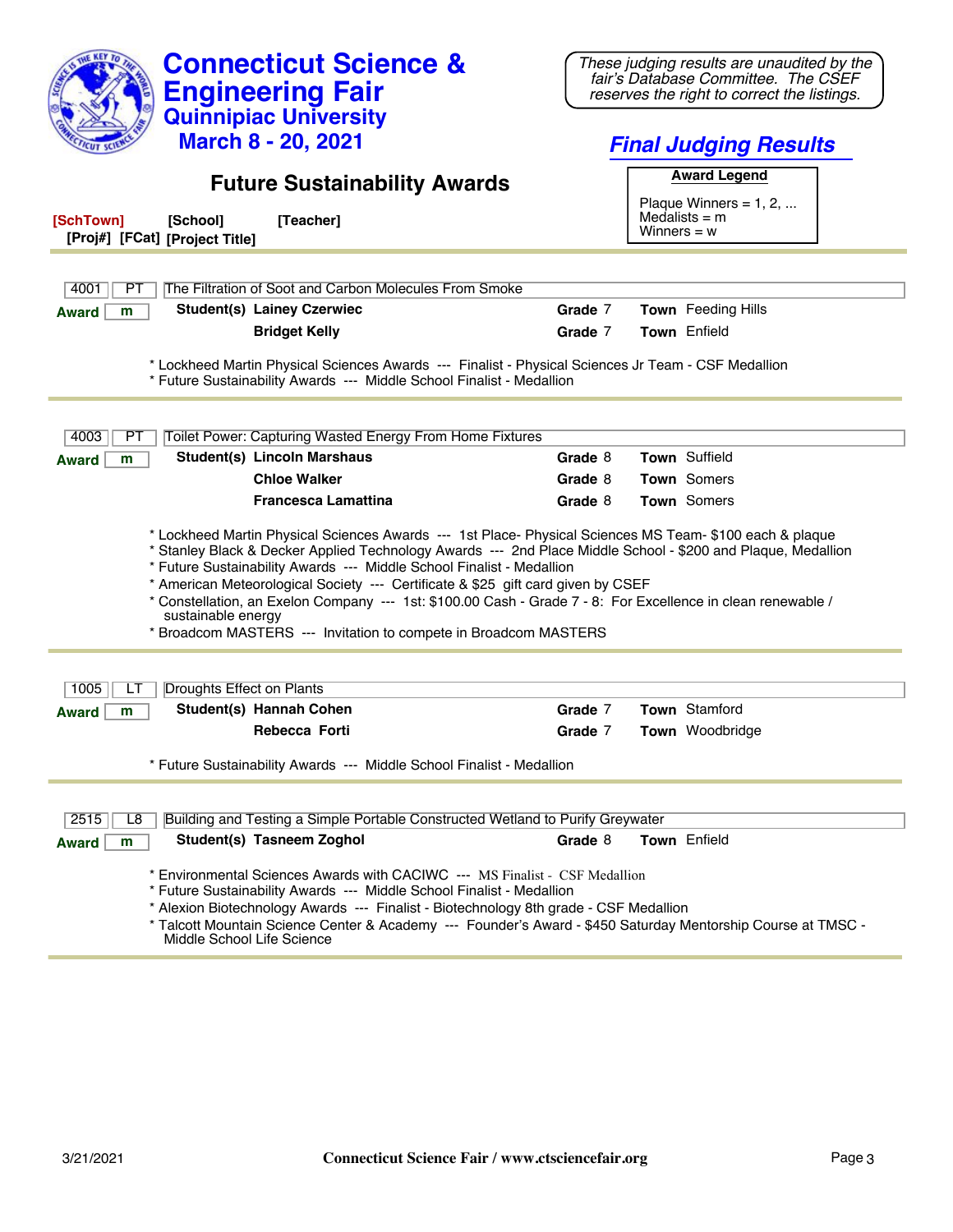| <b>Connecticut Science &amp;</b><br><b>Engineering Fair</b><br><b>Quinnipiac University</b><br><b>March 8 - 20, 2021</b>                                                                                                                                                                                                                                                                                                                                                                                                                                                                                              | These judging results are unaudited by the<br>fair's Database Committee. The CSEF<br>reserves the right to correct the listings.<br><b>Final Judging Results</b> |  |  |
|-----------------------------------------------------------------------------------------------------------------------------------------------------------------------------------------------------------------------------------------------------------------------------------------------------------------------------------------------------------------------------------------------------------------------------------------------------------------------------------------------------------------------------------------------------------------------------------------------------------------------|------------------------------------------------------------------------------------------------------------------------------------------------------------------|--|--|
| <b>Future Sustainability Awards</b>                                                                                                                                                                                                                                                                                                                                                                                                                                                                                                                                                                                   | <b>Award Legend</b>                                                                                                                                              |  |  |
| [SchTown]<br>[School]<br>[Teacher]<br>[Proj#] [FCat] [Project Title]                                                                                                                                                                                                                                                                                                                                                                                                                                                                                                                                                  | Plaque Winners = $1, 2, $<br>Medalists $=$ m<br>Winners $= w$                                                                                                    |  |  |
| <b>High School</b>                                                                                                                                                                                                                                                                                                                                                                                                                                                                                                                                                                                                    |                                                                                                                                                                  |  |  |
| Recirculating Shower Filtration System: Utilizing Natural, Cost-Efficient, and Effective Materials to Consolidate The<br><b>PST</b><br>6501<br>Purification of Water                                                                                                                                                                                                                                                                                                                                                                                                                                                  |                                                                                                                                                                  |  |  |
| <b>Student(s) Myles Spiess</b><br><b>Award</b>                                                                                                                                                                                                                                                                                                                                                                                                                                                                                                                                                                        | Town Old Greenwich<br>Grade 11                                                                                                                                   |  |  |
| <b>Nicholas Altman</b>                                                                                                                                                                                                                                                                                                                                                                                                                                                                                                                                                                                                | <b>Town</b> Mount Kisco<br>Grade 11                                                                                                                              |  |  |
| * Lockheed Martin Physical Sciences Awards --- 1st Place- Physical Sciences Senior High Team- \$500 (split) & Plaque<br>* Future Sustainability Awards --- 1st Place High School - Plaque & \$800 Stipend to Compete at GENIUS Olympiad<br>* Collins Aerospace Engineering Awards --- Finalist - Engineering High School - CSF Medallion<br>* GENIUS Olympiad --- GENIUS Olympiad Competition for1st Place HS Future Sustainability                                                                                                                                                                                   |                                                                                                                                                                  |  |  |
| Creating a Renewable Energy System Powered by Pressurized Gas to Limit Production of Greenhouse Gases<br><b>PST</b><br>6517                                                                                                                                                                                                                                                                                                                                                                                                                                                                                           |                                                                                                                                                                  |  |  |
| <b>Student(s) Hunter Spiess</b><br>$\mathbf{2}$<br><b>Award</b>                                                                                                                                                                                                                                                                                                                                                                                                                                                                                                                                                       | <b>Town</b> Old Greenwich<br>Grade 10                                                                                                                            |  |  |
| <b>Collin Eschricht</b>                                                                                                                                                                                                                                                                                                                                                                                                                                                                                                                                                                                               | Town Old Greenwich<br>Grade 10                                                                                                                                   |  |  |
| * Future Sustainability Awards --- 2nd Place High School - \$300 Cash and Plaque                                                                                                                                                                                                                                                                                                                                                                                                                                                                                                                                      |                                                                                                                                                                  |  |  |
| Towards Clean Energy via Radioactivity: An Investigation of the Dissipation of Electrons in an Ultra High Vacuum<br>6044<br>PS.<br>Environment                                                                                                                                                                                                                                                                                                                                                                                                                                                                        |                                                                                                                                                                  |  |  |
| <b>Student(s) Luke Apostolides</b><br>3<br><b>Award</b>                                                                                                                                                                                                                                                                                                                                                                                                                                                                                                                                                               | Town Greenwich<br>Grade 11                                                                                                                                       |  |  |
| * Mathematics Awards - with ATOMIC --- High School Finalist - Medallion<br>* Future Sustainability Awards --- 3rd Place High School - \$200 Cash and Plaque<br>* Raytheon Corporation Awards --- \$500, Plaque<br>* U.S. Metric Association --- Certificate & \$25 gift card given by CSEF<br>* Westinghouse Electric Company/New England Chapter of North American Young Generation in Nuclear --- 1st place,<br>Excellence in Energy Research, \$100 cash award<br>* Maplesoft Awards for Applied Mathematics and Modeling --- Maple software - For Excellence in Mathematics                                       |                                                                                                                                                                  |  |  |
|                                                                                                                                                                                                                                                                                                                                                                                                                                                                                                                                                                                                                       |                                                                                                                                                                  |  |  |
| Exploring Earthworm Ecotypes: Carbon Source or Sink?<br>3009<br>LS<br>Student(s) Lillian Kane<br>m<br><b>Award</b>                                                                                                                                                                                                                                                                                                                                                                                                                                                                                                    | Grade 12<br>Town Groton                                                                                                                                          |  |  |
| * PepsiCo / Pfizer Life Sciences Awards --- Finalist - Life Science Senior High - CSF Medallion<br>* Petit Family Foundation Women in Science & Engineering Awards --- High School Finalist - Medallion<br>* Future Sustainability Awards --- High School Finalist - Medallion<br>* Alexion Biotechnology Awards --- 3rd Place- Biotechnology Senior High- \$300 & plaque<br>* NASA EARTH System Science Award --- Certificate and \$25 gift card given by CSEF<br>* University of Connecticut - Early College Experience --- UCONN Early College Experience Program: Life Sciences -<br>Co-Op \$100 Gift Certificate |                                                                                                                                                                  |  |  |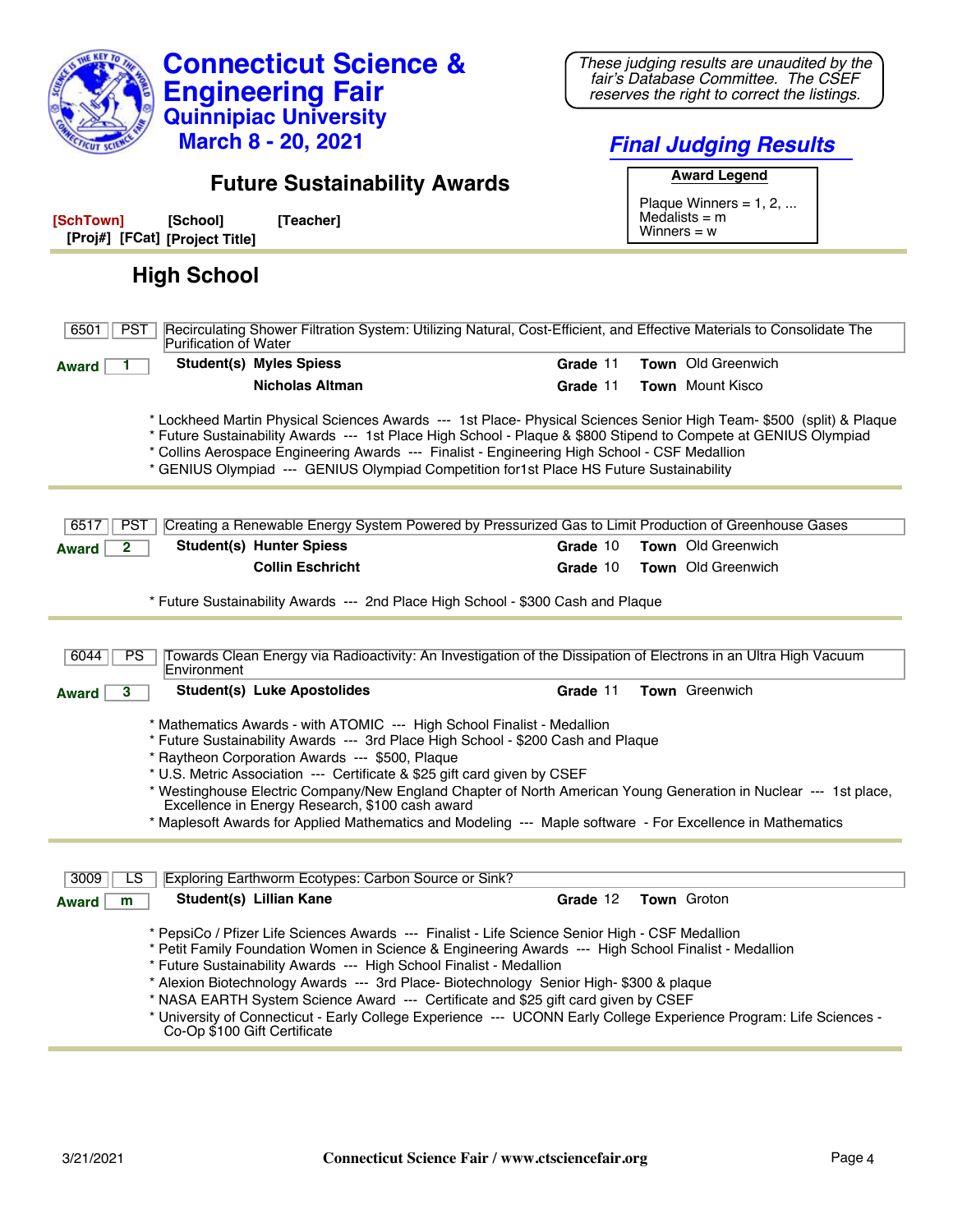| <b>Engineering Fair</b><br><b>Quinnipiac University</b>                                                                                                                                                                                                                                                                                                                                                                                                                                                                                                                                                                                           | fair's Database Committee. The CSEF<br>reserves the right to correct the listings. |  |
|---------------------------------------------------------------------------------------------------------------------------------------------------------------------------------------------------------------------------------------------------------------------------------------------------------------------------------------------------------------------------------------------------------------------------------------------------------------------------------------------------------------------------------------------------------------------------------------------------------------------------------------------------|------------------------------------------------------------------------------------|--|
| <b>March 8 - 20, 2021</b>                                                                                                                                                                                                                                                                                                                                                                                                                                                                                                                                                                                                                         | <b>Final Judging Results</b>                                                       |  |
| <b>Future Sustainability Awards</b>                                                                                                                                                                                                                                                                                                                                                                                                                                                                                                                                                                                                               | <b>Award Legend</b><br>Plaque Winners = $1, 2, $                                   |  |
| [SchTown]<br>[School]<br>[Teacher]<br>[Proj#] [FCat] [Project Title]                                                                                                                                                                                                                                                                                                                                                                                                                                                                                                                                                                              | Medalists $=$ m<br>Winners $= w$                                                   |  |
| <b>PST</b><br>An Investigation of Current-Powered, Aquatic Turbines as Alternative Energy Source<br>6516                                                                                                                                                                                                                                                                                                                                                                                                                                                                                                                                          |                                                                                    |  |
| <b>Student(s) Teddy Danforth</b><br>m<br><b>Award</b>                                                                                                                                                                                                                                                                                                                                                                                                                                                                                                                                                                                             | Town Greenwich<br>Grade 10                                                         |  |
| <b>Trip Williams</b>                                                                                                                                                                                                                                                                                                                                                                                                                                                                                                                                                                                                                              | Grade 10<br><b>Town</b> Greenwich                                                  |  |
| * Lockheed Martin Physical Sciences Awards --- Finalist - Physical Sciences Senior Team - CSF Medallion<br>* Future Sustainability Awards --- High School Finalist - Medallion<br>* Constellation, an Exelon Company --- 2nd: \$100.00 Cash - Grade 9 - 12: For Excellence in clean renewable /<br>sustainable energy                                                                                                                                                                                                                                                                                                                             |                                                                                    |  |
| Reduction of Atmospheric Carbon Dioxide via production of Ammonium Carbonate by way of aqueous carbon sink.<br>6515<br><b>PST</b>                                                                                                                                                                                                                                                                                                                                                                                                                                                                                                                 |                                                                                    |  |
| <b>Student(s) Henry Sorbaro</b><br>m<br><b>Award</b>                                                                                                                                                                                                                                                                                                                                                                                                                                                                                                                                                                                              | <b>Town</b> Greenwich<br>Grade 10                                                  |  |
| <b>Campbell Officer</b>                                                                                                                                                                                                                                                                                                                                                                                                                                                                                                                                                                                                                           | <b>Town</b> Greenwich<br>Grade 10                                                  |  |
| * Future Sustainability Awards --- High School Finalist - Medallion                                                                                                                                                                                                                                                                                                                                                                                                                                                                                                                                                                               |                                                                                    |  |
| Design of a MFe2O4/Bentonite/Graphite Coated Polyurethane Sponge for Economical and Eco-Friendly Oil Spill<br>6058<br><b>PS</b><br>Recovery                                                                                                                                                                                                                                                                                                                                                                                                                                                                                                       |                                                                                    |  |
| Student(s) Autumn Kim<br><b>Award</b><br>m                                                                                                                                                                                                                                                                                                                                                                                                                                                                                                                                                                                                        | <b>Town</b> Greenwich<br>Grade 12                                                  |  |
| * Lockheed Martin Physical Sciences Awards --- 1st Place - Physical Sciences Senior High Individual - \$500 & Plaque<br>* Stanley Black & Decker Applied Technology Awards --- 3rd Place High School - \$ 200 and Plague, Medallion<br>* Environmental Sciences Awards with CACIWC --- HS Finalist - CSF Medallion<br>* Future Sustainability Awards --- High School Finalist - Medallion                                                                                                                                                                                                                                                         |                                                                                    |  |
| * H. Joseph Gerber Award of Excellence presented by the Connecticut Academy of Science and Engineering ---<br>Physical Sciences 1st HS \$1,000, Solid Silver Medal of Excellence, Invite to CASE Annual Mtg<br>* Office of Naval Research- U.S. Navy / U.S. Marine Corps --- High School- Certificate, \$75.00 gift card given by ONR<br>* National Oceanic and Atmospheric Administration --- Certificate and \$25 gift card given by CSEFF<br>* The Goodwin-Niering Center for the Environment --- \$100 for "Excellence in Environmental Conservation Studies"                                                                                 |                                                                                    |  |
| Low-Pressure Application of Metal Nanoparticles to Soybean Seeds to Provide Increased<br>3025<br>LS                                                                                                                                                                                                                                                                                                                                                                                                                                                                                                                                               |                                                                                    |  |
| Student(s) Uma Pendkar<br><b>Award</b><br>m                                                                                                                                                                                                                                                                                                                                                                                                                                                                                                                                                                                                       | Grade 12<br>Town Old Greenwich                                                     |  |
| * PepsiCo / Pfizer Life Sciences Awards --- Finalist - Life Science Senior High - CSF Medallion<br>* Environmental Sciences Awards with CACIWC --- 1st Place HS- Plaque & \$800 Stipend to Compete at GENIUS Olympiad<br>* Future Sustainability Awards --- High School Finalist - Medallion<br>* Institute of Food Technologists, Nutmeg Section --- \$100 award + invitation to Awards Night Dinner with guest<br>* TurnKey Compliance Solutions Environmental Awards --- \$300 Cash Award High School- For excellence in<br>environmental sciences<br>* GENIUS Olympiad --- GENIUS Olympiad Competition for 1st Place HS Environmental Project |                                                                                    |  |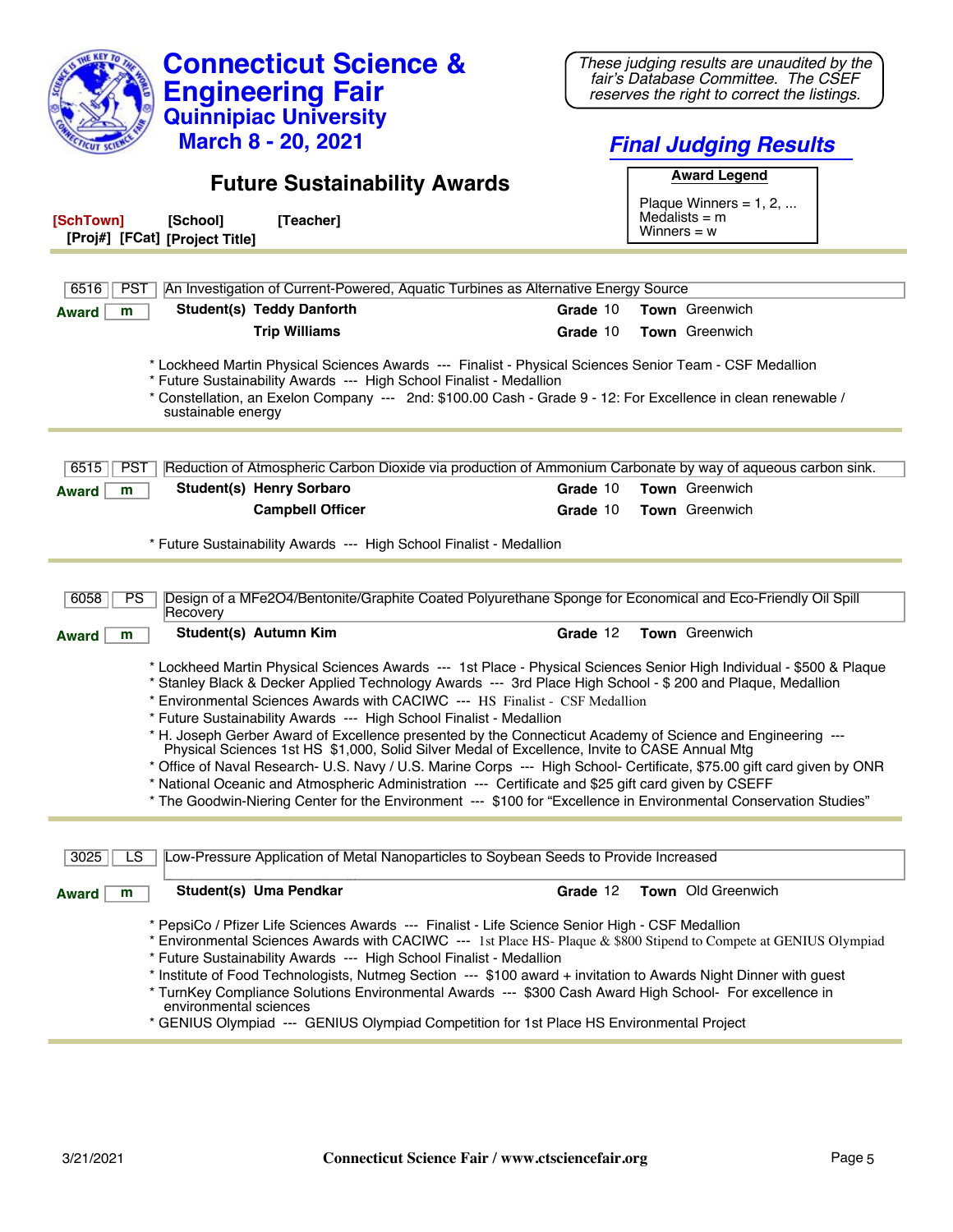| <b>Connecticut Science &amp;</b><br><b>Engineering Fair</b>                                                                                                                                                                                                                                                                                                                                           | These judging results are unaudited by the<br>fair's Database Committee. The CSEF<br>reserves the right to correct the listings. |  |
|-------------------------------------------------------------------------------------------------------------------------------------------------------------------------------------------------------------------------------------------------------------------------------------------------------------------------------------------------------------------------------------------------------|----------------------------------------------------------------------------------------------------------------------------------|--|
| <b>Quinnipiac University</b>                                                                                                                                                                                                                                                                                                                                                                          |                                                                                                                                  |  |
| <b>March 8 - 20, 2021</b>                                                                                                                                                                                                                                                                                                                                                                             | <b>Final Judging Results</b>                                                                                                     |  |
| <b>Future Sustainability Awards</b>                                                                                                                                                                                                                                                                                                                                                                   | <b>Award Legend</b>                                                                                                              |  |
|                                                                                                                                                                                                                                                                                                                                                                                                       | Plaque Winners = $1, 2, $<br>Medalists $=$ m                                                                                     |  |
| [SchTown]<br>[Teacher]<br>[School]<br>[Proj#] [FCat] [Project Title]                                                                                                                                                                                                                                                                                                                                  | Winners $= w$                                                                                                                    |  |
|                                                                                                                                                                                                                                                                                                                                                                                                       |                                                                                                                                  |  |
| Using SiO2 Spray to Reduce Microplastics Dissolved Into the Oceans<br>6077<br>PS<br>Student(s) Leo Southam                                                                                                                                                                                                                                                                                            | Town Shelton<br>Grade 10                                                                                                         |  |
| m<br><b>Award</b>                                                                                                                                                                                                                                                                                                                                                                                     |                                                                                                                                  |  |
| * Future Sustainability Awards --- High School Finalist - Medallion                                                                                                                                                                                                                                                                                                                                   |                                                                                                                                  |  |
| The Effects of Bacillus and Trichoderma Inoculant and Lepidum Sativum on<br>3032<br>LS                                                                                                                                                                                                                                                                                                                |                                                                                                                                  |  |
|                                                                                                                                                                                                                                                                                                                                                                                                       |                                                                                                                                  |  |
| Student(s) Alexandra Hamza<br>m<br><b>Award</b>                                                                                                                                                                                                                                                                                                                                                       | Town Manchester<br>Grade 11                                                                                                      |  |
| * CASE . The Jackson Laboratory Urban School Challenge Awards --- Senior High Finalist - Medallion<br>* Future Sustainability Awards --- High School Finalist - Medallion<br>* Alexion Biotechnology Awards --- Finalist - Biotechnology Senior High - CSF Medallion<br>* University of New Haven Scholarship Awards --- University of New Haven 4 year scholarship - \$80,000 (\$20,000 per<br>year) |                                                                                                                                  |  |
|                                                                                                                                                                                                                                                                                                                                                                                                       |                                                                                                                                  |  |
| The Use of Pleurotus Ostreatus As Mycoremediation for Poly-Lactic Acid Plastic In Landfills.<br>LS<br>3004                                                                                                                                                                                                                                                                                            |                                                                                                                                  |  |
| <b>Student(s) Alexis Ogrinz</b><br>m<br><b>Award</b>                                                                                                                                                                                                                                                                                                                                                  | Town Easton<br>Grade 11                                                                                                          |  |
| * PepsiCo / Pfizer Life Sciences Awards --- Finalist - Life Science Senior High - CSF Medallion<br>* Petit Family Foundation Women in Science & Engineering Awards --- High School Finalist - Medallion<br>* Future Sustainability Awards --- High School Finalist - Medallion<br>* Society for In Vitro Biology --- Certificate and \$25 gift card given by CSEF                                     |                                                                                                                                  |  |
| Analyzing the Ability of the SCiO Spectrometer to Detect the Presence of Nutrients in Soil<br>6511<br><b>PST</b>                                                                                                                                                                                                                                                                                      |                                                                                                                                  |  |
| <b>Student(s) Megan Dunphy</b><br><b>Award</b><br>m                                                                                                                                                                                                                                                                                                                                                   | Grade 12<br>Town Ridgefield                                                                                                      |  |
| Kelsi Wilkenloh                                                                                                                                                                                                                                                                                                                                                                                       | Town Ridgefield<br>Grade 12                                                                                                      |  |
| * Lockheed Martin Physical Sciences Awards --- 3rd Place - Physical Sciences Senior High Team - Plaque<br>* Environmental Sciences Awards with CACIWC --- HS Finalist - CSF Medallion<br>* Future Sustainability Awards --- High School Finalist - Medallion                                                                                                                                          |                                                                                                                                  |  |
| The Electrochemical Oxidation of Methane in a Fuel Cell Utilizing Carbon Sequestration<br>6073<br><b>PS</b>                                                                                                                                                                                                                                                                                           |                                                                                                                                  |  |
| Student(s) Samuel Hillenmeyer<br>m<br><b>Award</b>                                                                                                                                                                                                                                                                                                                                                    | Town Stamford<br>Grade 12                                                                                                        |  |
| * Future Sustainability Awards --- High School Finalist - Medallion                                                                                                                                                                                                                                                                                                                                   |                                                                                                                                  |  |
|                                                                                                                                                                                                                                                                                                                                                                                                       |                                                                                                                                  |  |
| Comparison of Machine Learning Models for Short-Term Forecasting of Solar Power Generation Output: A Case Study<br>6091<br><b>PS</b>                                                                                                                                                                                                                                                                  |                                                                                                                                  |  |
| Student(s) Derek Yuan<br><b>Award</b><br>m                                                                                                                                                                                                                                                                                                                                                            | Grade 11<br>Town Branchburg                                                                                                      |  |
| * Future Sustainability Awards --- High School Finalist - Medallion                                                                                                                                                                                                                                                                                                                                   |                                                                                                                                  |  |